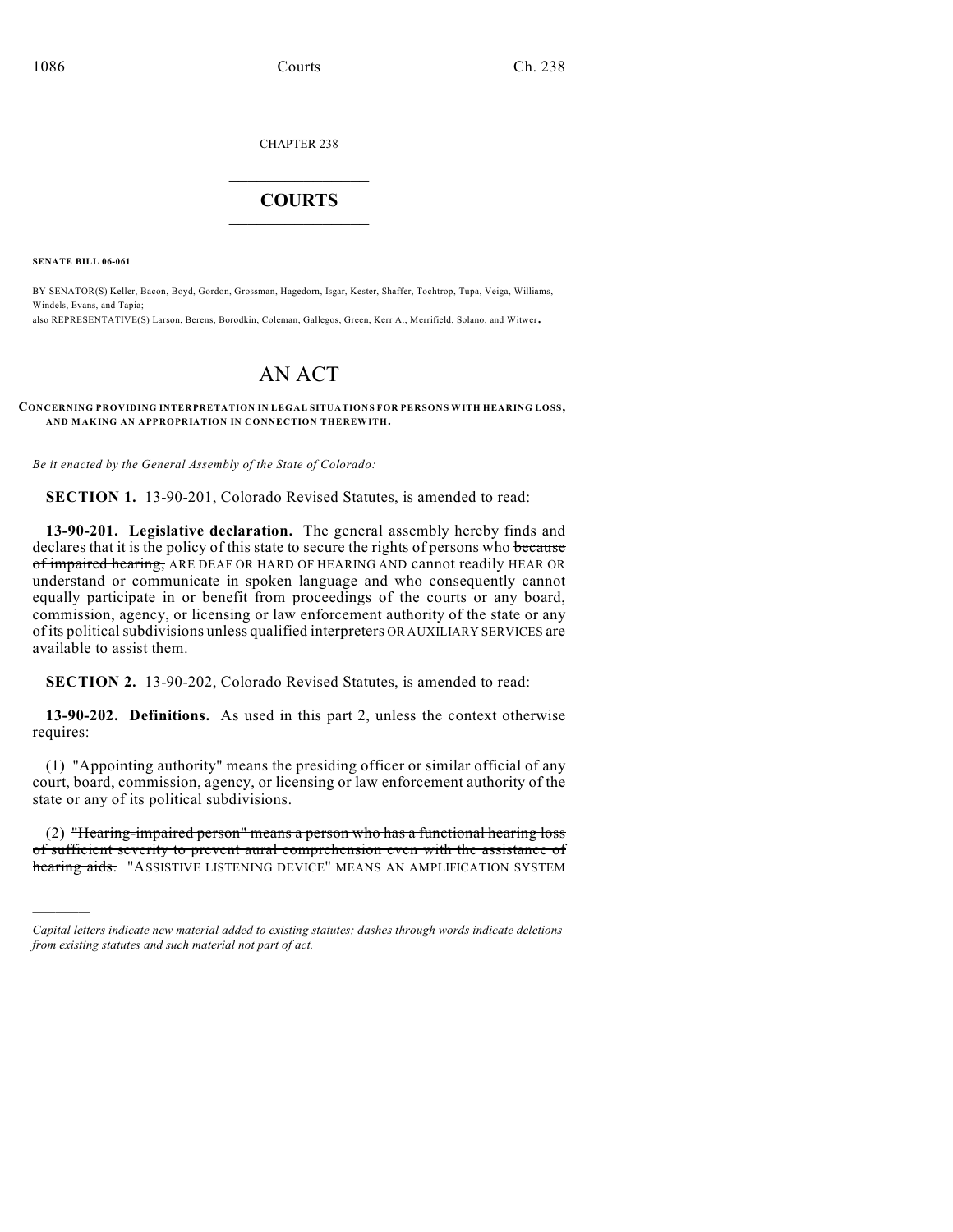THAT OPERATES IN CONJUNCTION WITH A HEARING AID TO INCREASE THE VOLUME OF SOUNDS FOR THE HEARING AID ONLY.

(3) "Auxiliary services" means those AIDS AND services that assist in effective communication with a person who is deaf or hard of hearing, including but not limited to:

(a) THE PROVISION OF A COMPUTER-AIDED REALTIME TRANSLATIONS (CART) REPORTER;

(b) THE PROVISION OF AN ASSISTIVE LISTENING DEVICE; OR

(c) THE ACQUISITION OR MODIFICATION OF EQUIPMENT OR DEVICES TO ASSIST IN EFFECTIVE COMMUNICATION WITH A PERSON WHO IS DEAF OR HARD OF HEARING.

(4) "COMMISSION" MEANS THE COLORADO COMMISSION FOR THE DEAF AND HARD OF HEARING IN THE DEPARTMENT OF HUMAN SERVICES CREATED IN SECTION 26-21-104, C.R.S.

(5) "COMPUTER-AIDED REALTIME TRANSLATION (CART) REPORTER" MEANS A WORD-FOR-WORD SPEECH-TO-TEXT TRANSLATION SERVICE FOR PEOPLE WHO ARE DEAF OR HARD OF HEARING.

(6) "DEAF OR HARD OF HEARING" MEANS A PERSON WHO HAS A FUNCTIONAL HEARING LOSS OF SUFFICIENT SEVERITY TO PREVENT AURAL COMPREHENSION, EVEN WITH THE ASSISTANCE OF HEARING AIDS.

(7) "EFFECTIVE COMMUNICATION" MEANS THOSE METHODS OF COMMUNICATION THAT ARE INDIVIDUALIZED AND CULTURALLY APPROPRIATE TO A PERSON WHO IS DEAF OR HARD OF HEARING SO THAT HE OR SHE CAN EASILY UNDERSTAND ALL AUDITORY INFORMATION.

(3) "Intermediary interpreter" means any qualified interpreter, including any hearing-impaired person, who is able to assist in providing an accurate interpretation between spoken English and sign language or between variants of sign language by acting as an intermediary between a hearing-impaired person and a qualified interpreter.

 $(4)(8)$  "Qualified interpreter" means a sign language interpreter or oral interpreter whose name is found on the interpreter referral resources list maintained pursuant to section 13-90-205 by the division of rehabilitation which was administratively created by the department of human services PERSON WHO HAS A VALID CERTIFICATION OF COMPETENCY ACCEPTED BY THE COMMISSION AND INCLUDES, BUT IS NOT LIMITED TO, ORAL INTERPRETERS, SIGN LANGUAGE INTERPRETERS, AND INTERMEDIARY INTERPRETERS.

**SECTION 3.** 13-90-203, Colorado Revised Statutes, is amended to read:

**13-90-203. Powers and duties of the department of human services.** The department of human services shall promulgate rules and regulations pursuant to article 4 of title 24, C.R.S., which have been proposed by the division of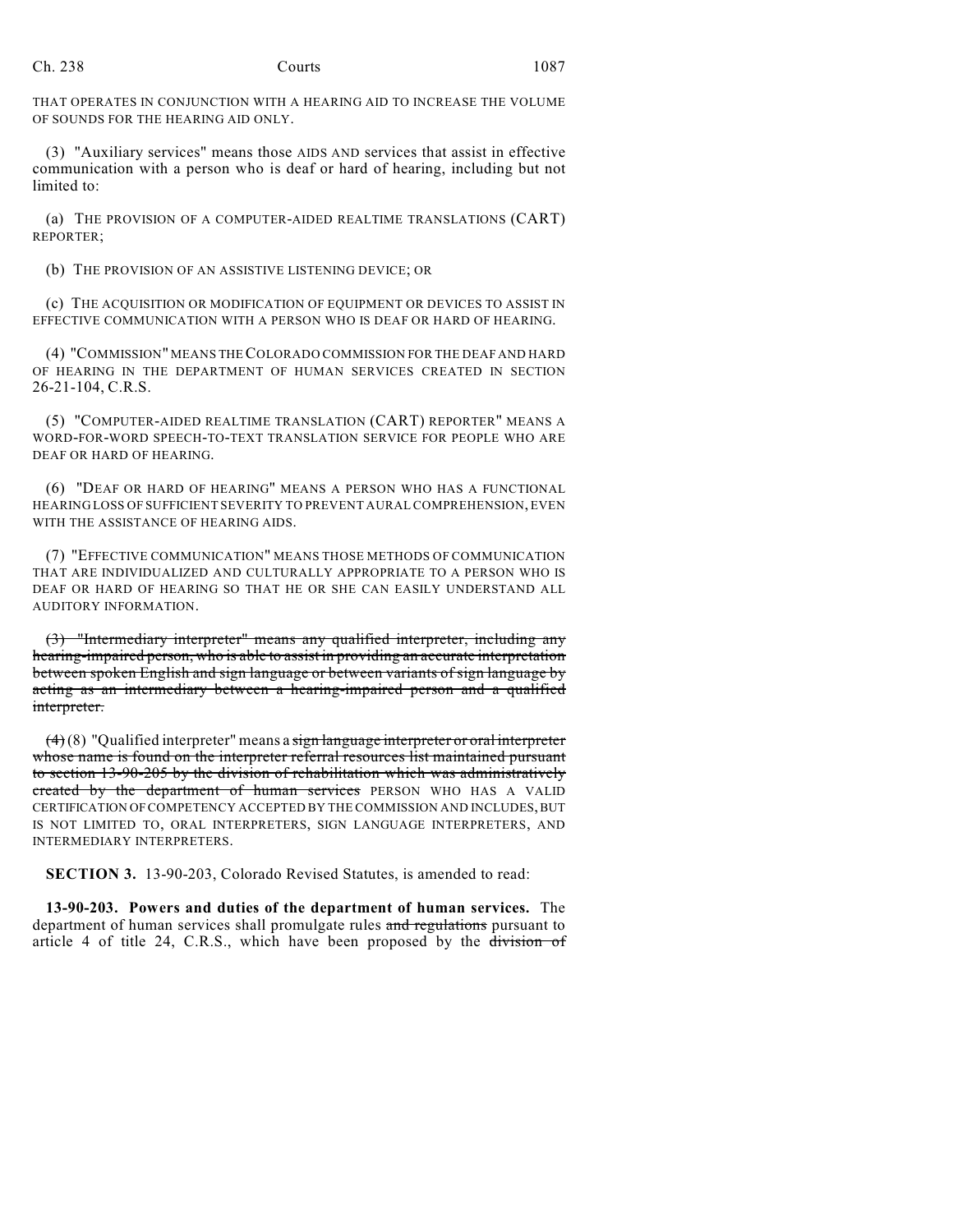rehabilitation COMMISSION as necessary for the implementation of this part 2. THE RULEMAKING PROCESS SHALL BE OPEN AND AVAILABLE FOR INPUT FROM THE PUBLIC, INCLUDING BUT NOT LIMITED TO INTERPRETERS AND CONSUMERS OF INTERPRETER SERVICES.

**SECTION 4.** 13-90-204 (1), Colorado Revised Statutes, is amended to read:

**13-90-204. Appointment of interpreter and auxiliary services - when.** (1) A qualified interpreter OR AUXILIARY SERVICE shall be appointed PROVIDED by an appointing authority to interpret the proceedings to the hearing-impaired A person WHO IS DEAF OR HARD OF HEARING and to interpret the hearing-impaired person's testimony STATEMENTS OF THE PERSON WHO IS DEAF OR HARD OF HEARING in the following instances:

(a) When a hearing-impaired person WHO IS DEAF OR HARD OF HEARING is involved in any criminal court proceeding and such proceeding may result in the confinement of such person or the imposition of a penal sanction against such person PRESENT AND PARTICIPATING AS THE PRINCIPAL PARTY OF INTEREST OR A WITNESS AT ANY CIVIL OR CRIMINAL PROCEEDING, INCLUDING BUT NOT LIMITED TO ANY CRIMINAL OR CIVIL COURT PROCEEDING; A COURT-ORDERED OR COURT-PROVIDED ALTERNATIVE DISPUTE RESOLUTION, MEDIATION, OR ARBITRATION; AN ADMINISTRATIVE, COMMISSION, OR AGENCY HEARING; OR A HEARING OF A LICENSING AUTHORITY OF THE STATE OR ANY OF ITS POLITICAL SUBDIVISIONS;

(b) When a hearing-impaired person WHO IS DEAF OR HARD OF HEARING is the principal party in interest or witness at any stage of the following judicial proceedings in this state or in its political subdivisions: Grand jury proceedings, juvenile delinquency proceedings, child neglect or dependency proceedings, mental health commitment proceedings, and any other proceeding ordered by a court in connection with these enumerated proceedings INVOLVED IN ANY STAGE OF GRAND JURY OR JURY PROCEEDINGS AS A POTENTIAL OR SELECTED JUROR;

(c) When a juvenile whose parent or parents are hearing-impaired DEAF OR HARD OF HEARING is brought before a court for any reason;

(d) When a hearing-impaired person WHO IS DEAF OR HARD OF HEARING is arrested and taken into custody for an alleged violation of a criminal law of the state or any of its political subdivisions. Such appointment shall be made prior to any attempt to notify the arrestee of his OR HER constitutional rights and prior to any attempt to interrogate or to take a statement from such person; except that  $m\sigma$ hearing-impaired A person WHO IS DEAF OR HARD OF HEARING AND who is otherwise eligible for release shall NOT be held pending the arrival of a qualified interpreter.

(e) When a hearing-impaired person is the principal party in interest in any proceeding before any board, commission, agency, or licensing authority of the state or any of its political subdivisions.

(f) WHEN EFFECTIVE COMMUNICATION CANNOT BE ESTABLISHED WITHOUT AN AUXILIARY SERVICE AND WHEN AN ALLEGED VICTIM OR WITNESS IS A PERSON WHO IS DEAF OR HARD OF HEARING, WHO USES SIGN LANGUAGE FOR EFFECTIVE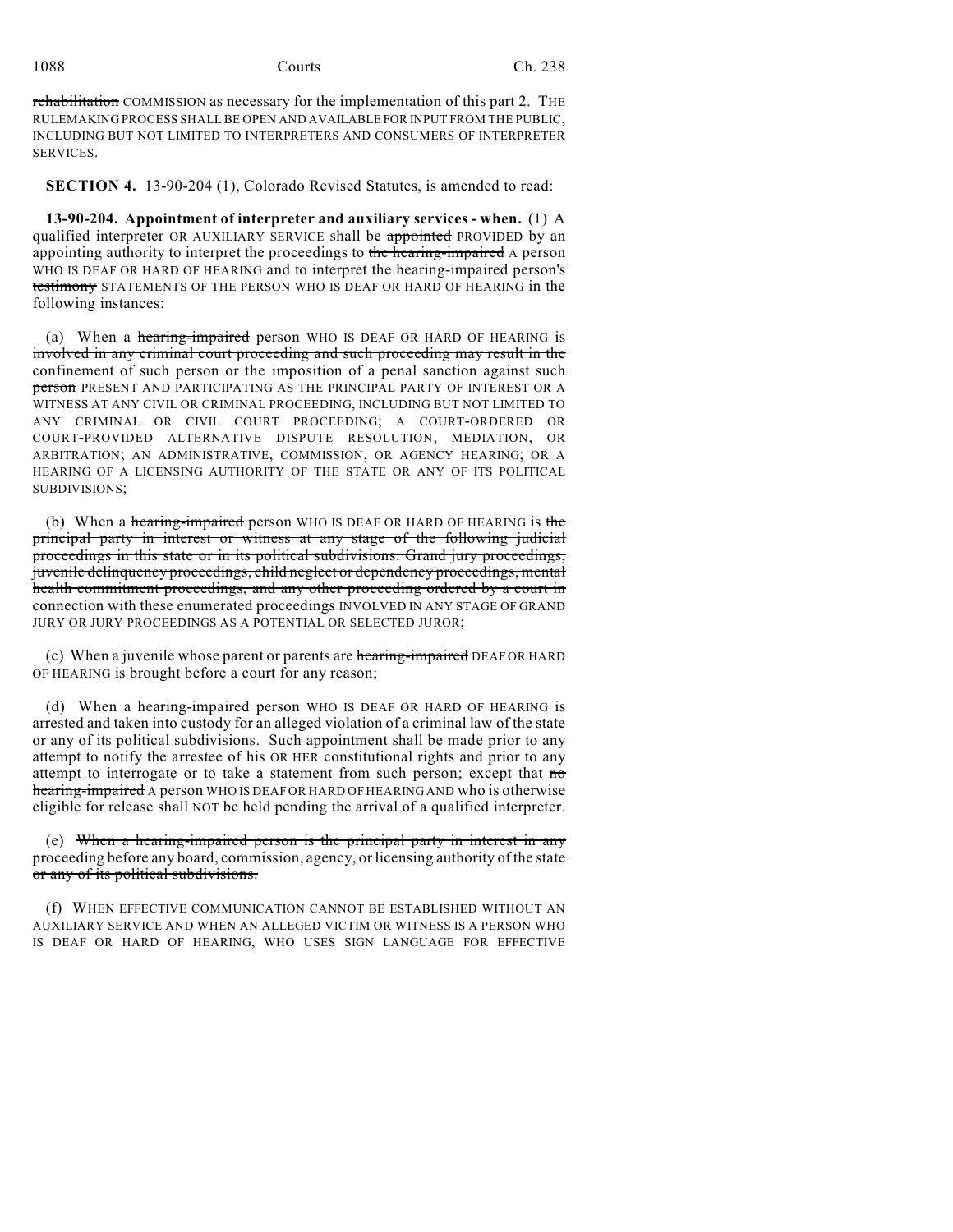COMMUNICATION, AND IS QUESTIONED OR OTHERWISE INTERVIEWED BY A PERSON HAVING A LAW ENFORCEMENT OR PROSECUTORIAL FUNCTION IN ANY CRIMINAL INVESTIGATION, EXCEPT WHERE THE LENGTH, IMPORTANCE, OR COMPLEXITY OF THE COMMUNICATION DOES NOT WARRANT PROVISION OF AN AUXILIARY SERVICE. ASSESSMENT OF WHETHER THE LENGTH, IMPORTANCE, OR COMPLEXITY OF THE COMMUNICATION WARRANTS PROVISION OF AN AUXILIARY SERVICE SHALL BE MADE IN ACCORDANCE WITH UNITED STATES DEPARTMENT OF JUSTICE REGULATIONS EFFECTUATING TITLE II OF THE FEDERAL "AMERICANS WITH DISABILITIES ACT OF 1990", INCLUDING REGULATIONS, ANALYSIS, AND TECHNICAL ASSISTANCE.

(g) NOTHING IN THIS PART 2 SHALL BE CONSTRUED TO PROVIDE LESS THAN IS REQUIRED BY TITLE II OF THE FEDERAL "AMERICANS WITH DISABILITIES ACT", 42 U.S.C. 12101, AND ITS IMPLEMENTING REGULATIONS.

**SECTION 5.** 13-90-205, Colorado Revised Statutes, is amended to read:

**13-90-205. Coordination of interpreter and auxiliary services requests.** (1) The division of rehabilitation which has been administratively created by the department of human services COMMISSION, IN COLLABORATION WITH THE JUDICIAL DEPARTMENT, shall establish, MONITOR, COORDINATE, AND PUBLISH maintain, update, and distribute an interpreter referral resources list for use by any appointing authority who requires the assistance of an interpreter pursuant to section 13-90-204  $(1)$  (a),  $(1)$  (b),  $(1)$  (c), and  $(1)$  (d). In addition, the division of rehabilitation shall make such list available to any appointing authority who requires the assistance of an interpreter pursuant to section  $13-90-204$  (1) (e). A LIST OF AVAILABLE RESOURCES REGARDING COMMUNICATION ACCESSIBILITY FOR PERSONS WHO ARE DEAF OR HARD OF HEARING, INCLUDING BUT NOT LIMITED TO QUALIFIED INTERPRETERS AND AUXILIARY SERVICES, FOR USE BY AN APPOINTING AUTHORITY PURSUANT TO SECTION 13-90-204. Such list shall contain, but not be limited to, the names of private community programs and agencies that secure qualified interpreters AND AUXILIARY SERVICES for assignment.

(2) Whenever a qualified interpreter OR AUXILIARY SERVICE is required pursuant to section 13-90-204, the appointing authority shall secure such interpreter OR AUXILIARY SERVICE through the interpreter referral resources list distributed or LIST OF AVAILABLE RESOURCES made available AND COORDINATED by the division of rehabilitation COMMISSION.

**SECTION 6.** 13-90-206, Colorado Revised Statutes, is amended to read:

**13-90-206. Use of an intermediary interpreter.** If the qualified interpreter makes a determination that he OR SHE is unable to render a satisfactory interpretation without the aid of an intermediary interpreter, the appointing authority may appoint an intermediary interpreter to assist the qualified interpreter.

**SECTION 7.** 13-90-207 (1), Colorado Revised Statutes, is amended to read:

**13-90-207. Requirements to be met prior to commencing proceedings.** (1) Prior to commencing any judicial proceedings or any proceedings pursuant to section 13-90-204 (1) (e) requiring the assistance of a qualified interpreter OR AUXILIARY SERVICES, the following conditions shall be met: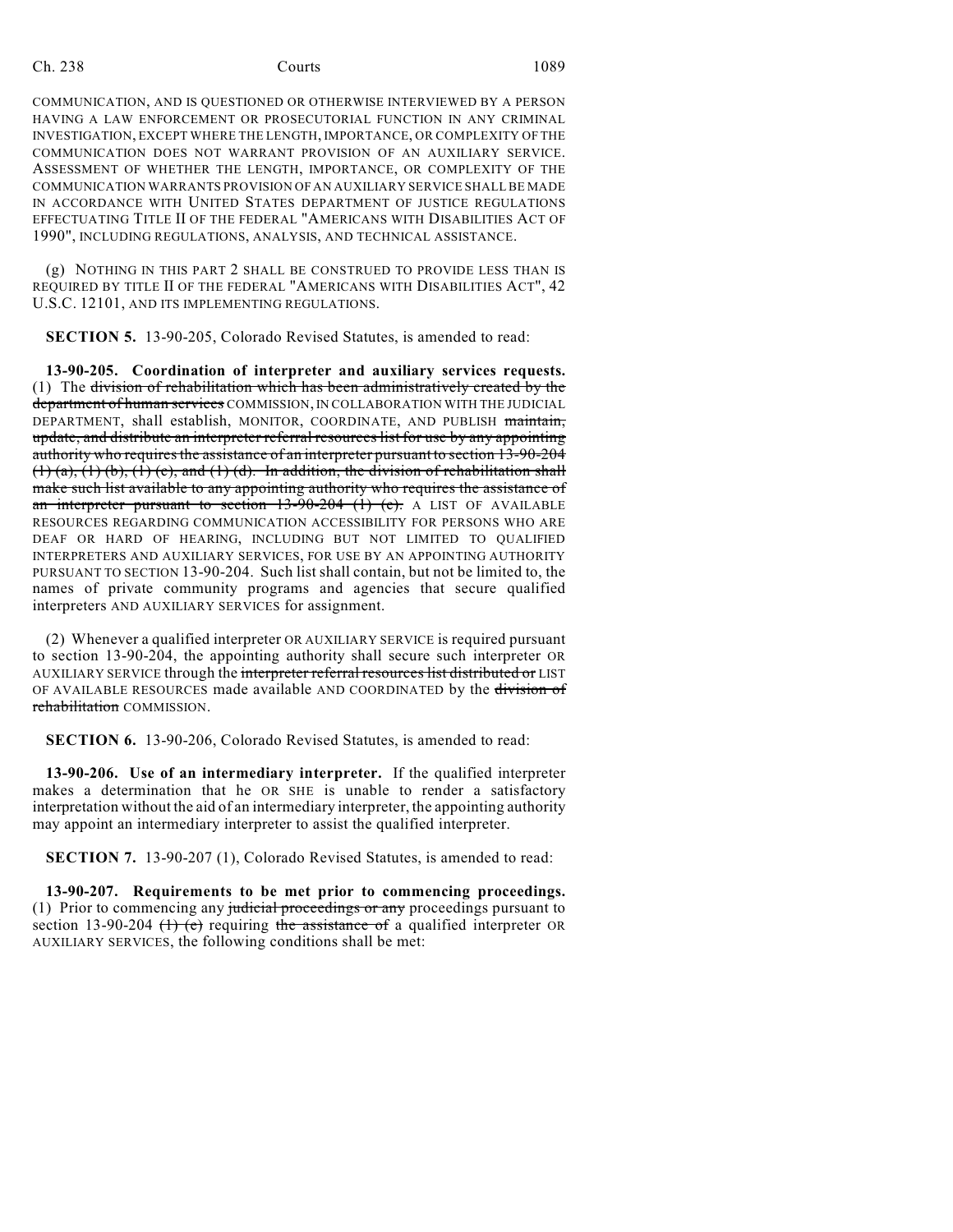(a) The A QUALIFIED interpreter shall take an oath that he OR SHE shall make a true interpretation in an understandable manner to the best of his OR HER skills, but such oath shall only be required if the entity presiding over the proceeding has been given, by statute, the authority to administer such an oath.

(b) The QUALIFIED interpreter OR AUXILIARY SERVICE shall be in full view and spatially situated to assure effective communication with the hearing-impaired person or persons WHO ARE DEAF OR HARD OF HEARING.

(c) The appointing authority shall make a reasonable attempt to provide  $\overline{a}$  and QUALIFIED interpreter OR AUXILIARY SERVICE that is acceptable EFFECTIVE to the hearing-impaired person WHO IS DEAF OR HARD OF HEARING.

**SECTION 8.** 13-90-208, Colorado Revised Statutes, is amended to read:

**13-90-208. Waiver.** The right of a hearing-impaired person WHO IS DEAF OR HARD OF HEARING to a qualified interpreter OR AUXILIARY SERVICE may not be waived except IN WRITING by a hearing-impaired THE person in writing WHO IS DEAF OR HARD OF HEARING. PRIOR TO EXECUTING SUCH A WAIVER, A PERSON WHO IS DEAF OR HARD OF HEARING MAY HAVE ACCESS TO COUNSEL FOR ADVICE AND SHALL HAVE ACTUAL, FULL KNOWLEDGE OF THE RIGHT TO EFFECTIVE COMMUNICATION. Such waiver shall be IS subject to the approval of counsel, if any, to the hearing-impaired person WHO IS DEAF OR HARD OF HEARING and is also subject to the approval of the appointing authority. In no event is the failure of the hearing-impaired person WHO IS DEAF OR HARD OF HEARING to request an A QUALIFIED interpreter OR AUXILIARY SERVICE deemed a waiver of this right.

**SECTION 9.** 13-90-210, Colorado Revised Statutes, is amended to read:

**13-90-210. Compensation.** Subject to the appropriations available to the division of rehabilitation COMMISSION, a qualified interpreter OR COMPUTER-AIDED REALTIME TRANSLATION REPORTER appointed PROVIDED pursuant to section 13-90-204  $(1)$   $(a)$ ,  $(1)$   $(b)$ ,  $(1)$   $(c)$ , and  $(1)$   $(d)$  shall be entitled to compensation for his OR HER services, including waiting time and necessary travel and subsistence expenses. The amount of compensation shall be based on a fee schedule for QUALIFIED interpreters AND AUXILIARY SERVICES established by the division of rehabilitation. In the event that available appropriations are not sufficient to cover the compensation required by the fee schedule, such schedule shall be prorated accordingly COMMISSION.

**SECTION 10.** 26-21-106, Colorado Revised Statutes, is amended BY THE ADDITION OF A NEW SUBSECTION to read:

**26-21-106. Powers, functions, and duties of the commission - equipment distribution program.** (4) THE COMMISSION, IN COLLABORATION WITH THE JUDICIAL DEPARTMENT, SHALL ESTABLISH, MONITOR, COORDINATE, AND PUBLISH A LIST OF AVAILABLE RESOURCES REGARDING COMMUNICATION ACCESSIBILITY FOR PERSONS WHO ARE DEAF OR HARD OF HEARING, INCLUDING BUT NOT LIMITED TO QUALIFIED INTERPRETERS AND AUXILIARY SERVICES, FOR USE BY AN APPOINTING AUTHORITY PURSUANT TO SECTION 13-90-204, C.R.S.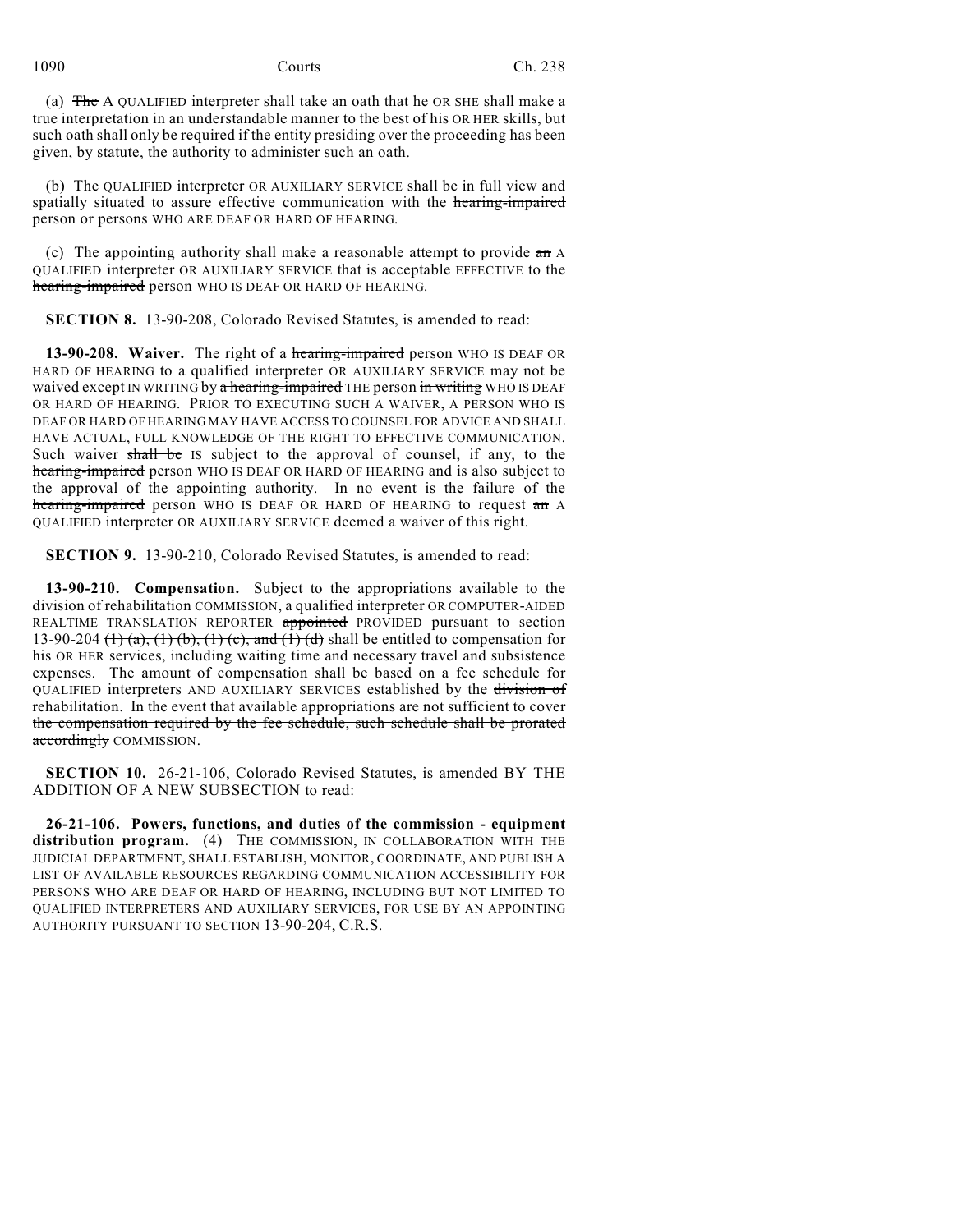| Ch. 238 | Courts | 1091 |
|---------|--------|------|
|         |        |      |

## **SECTION 11.** 18-1.3-701 (1), Colorado Revised Statutes, is amended to read:

**18-1.3-701. Judgment for costs and fines.** (1) Where any person, association, or corporation is convicted of an offense, or any juvenile is adjudicated a juvenile delinquent for the commission of an act that would have been a criminal offense if committed by an adult, the court shall give judgment in favor of the state of Colorado, the appropriate prosecuting attorney, or the appropriate law enforcement agency and against the offender or juvenile for the amount of the costs of prosecution, the amount of the cost of care, and any fine imposed. No fine shall be imposed for conviction of a felony except as provided in section 18-1.3-401. Such judgments shall be enforceable in the same manner as are civil judgments, and, in addition, the provisions of section 16-11-101.6, C.R.S., and section 18-1.3-702 apply. A county clerk and recorder may not charge a fee for the recording of a transcript or satisfaction of a judgment entered pursuant to this section. Any judgments collected pursuant to this section for fees for interpreters appointed OR AUXILIARY SERVICES PROVIDED pursuant to section 13-90-204, C.R.S., and reimbursed pursuant to section 13-90-210, C.R.S., shall be remitted to the division of rehabilitation COLORADO COMMISSION FOR THE DEAF AND HARD OF HEARING in the department of human services CREATED IN SECTION 26-21-104, C.R.S.

**SECTION 12.** 13-71-137, Colorado Revised Statutes, is amended to read:

**13-71-137. Duties and responsibilities of interpreters for jurors who are deaf** or hard of hearing. The court may permit PROVIDE, THROUGH THE LIST OF AVAILABLE RESOURCES COORDINATED THROUGH THE COLORADO COMMISSION FOR THE DEAF AND HARD OF HEARING PURSUANT TO SECTION 26-21-106 (4), C.R.S., a translator QUALIFIED INTERPRETER, AS DEFINED IN SECTION 13-90-202 (10), to assist a deaf juror during a trial after determining the competency of the translator A JUROR WHO IS DEAF OR HARD OF HEARING. In the presence of the jury, the court shall instruct the translator QUALIFIED INTERPRETER to make true literal, and complete translations of all court proceedings to the deaf juror WHO IS DEAF OR HARD OF HEARING to the best of the translator's QUALIFIED INTERPRETER'S ability. The translator QUALIFIED INTERPRETER shall be subject to the same orders and admonitions given to the jurors. The court shall permit a translator QUALIFIED INTERPRETER to be present and assist a deaf juror WHO IS DEAF OR HARD OF HEARING during the deliberations of the jury. In the presence of the jury, the court shall instruct the translator OUALIFIED INTERPRETER to refrain from participating in any manner in the deliberation of the jury and to refrain from having any communications with any member of the jury regarding deliberation, except for literal TRUE AND COMPLETE translations of jurors' remarks made during deliberation. A jury verdict reached in the presence of a translator QUALIFIED INTERPRETER, during deliberation, shall be valid.

**SECTION 13. Appropriation - adjustment in 2006 long bill.** (1) In addition to any other appropriation, there is hereby appropriated, out of any moneys in the general fund not otherwise appropriated, to the department of human services, for the Colorado commission for the deaf and hard of hearing, for the fiscal year beginning July 1, 2006, the sum of one hundred twelve thousand seven hundred forty-five dollars (\$112,745) and 0.5 FTE or so much thereof as may be necessary, for implementation of this act. Of said sum, forty thousand five hundred eighty-seven dollars (\$40,587) shall be for administrative expenditures and